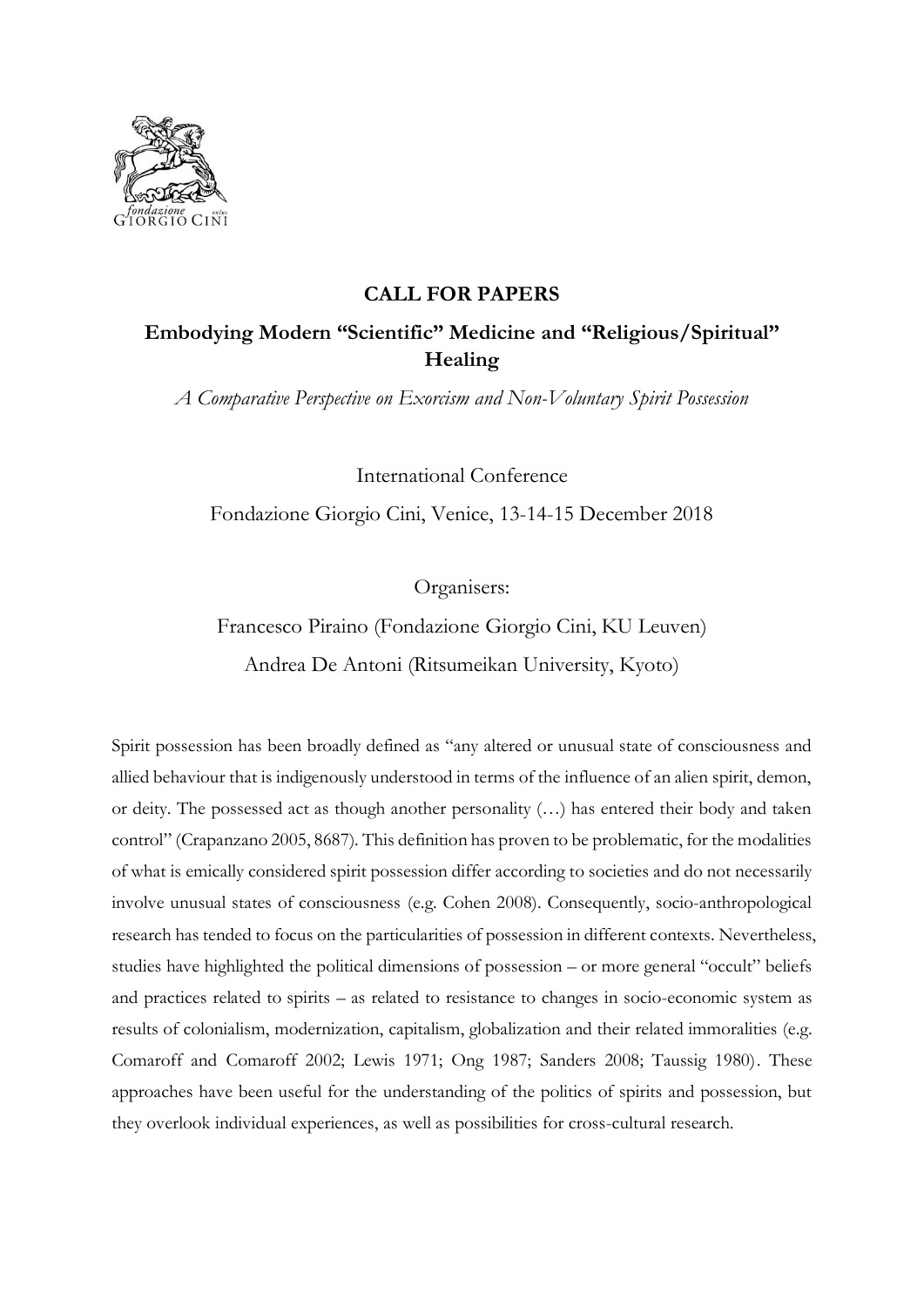In recent years, social sciences have witnessed a renewed interest in the topic of possession and exorcism, also as a consequence of new approaches. On the one hand, mainly cognitive approaches argue that "what constitutes possession and the paths by which possession concepts and practices are transmitted (….), are informed and constrained by recurrent features of evolved human cognition" (Cohen 2008, 103). Similarly, it has been suggested that, in order to develop a cross-cultural comparison of spiritual experiences, phenomena that have local terms, but are associated to an unspecified broad range of physical events (e.g. "feeling the presence of God" among Charismatic Evangelical Christians), bodily affordances, or striking anomalous events, should be taken into consideration (Cassaniti and Luhrmann 2014). These perspectives have great potential for cross-cultural research, but they tend to "psychologize" or "internalize" spirits, thus not giving an account of the complexities through which their realities emerge within the social.

Different approaches have developed in the past decades, focusing on an increasing interest in embodiment. Corporeality has been recognized as a condition of human experience, and the body as the "existential ground of culture and self" (Csordas 1994b). Current scholarship widely acknowledged the **lived and moving body** as a source of **perception**: as the subject of motor intentionality, it is considered a bearer of practical knowledge and **skills**, developed through practice, with which we dwell in the world (Ingold 2000). This ecological approach pointed out the necessity of investigating human experiences and social phenomena from the perspective of perception of the body in its interaction with the environment, i.e. not only with other humans, but also with non-humans.

Recent research on possession and spirits in general, therefore, points at approaches that focus on "more than belief" (Jensen, Ishii, and Swift 2016), in order to highlight how the "agency of intangibles," the "**social life of spirits**" (Espirito-Santo and Blanes 2013), as well as **spirit realities emerge** within the social through **practice**, **bodily perceptions** and **interactions with the environment**. Consequently, for instance, experiences with spirits and demons in Catholic Charismatic healing have been analysed from the perspective of bodily perceptions emerging through ritual practice (e.g. Csordas 1994a; Csordas 2002), hearing the voice of God has been identified as a cultural practice that can be learnt among American Evangelists (Luhrmann 2012), the making of spirits in Ghana and spirit possession rituals in South India have been seen as emerging not through cognition or belief, but through perceptions of the body "acting with things" (Ishii 2012), experiences in haunted places in Japan have been analysed as emerging through perceptions of the body moving in certain specific environments (De Antoni 2011), and possession and the devil during Roman Catholic exorcisms in Italy have been seen as emerging through "affective correspondences" among humans and nonhumans (De Antoni 2017).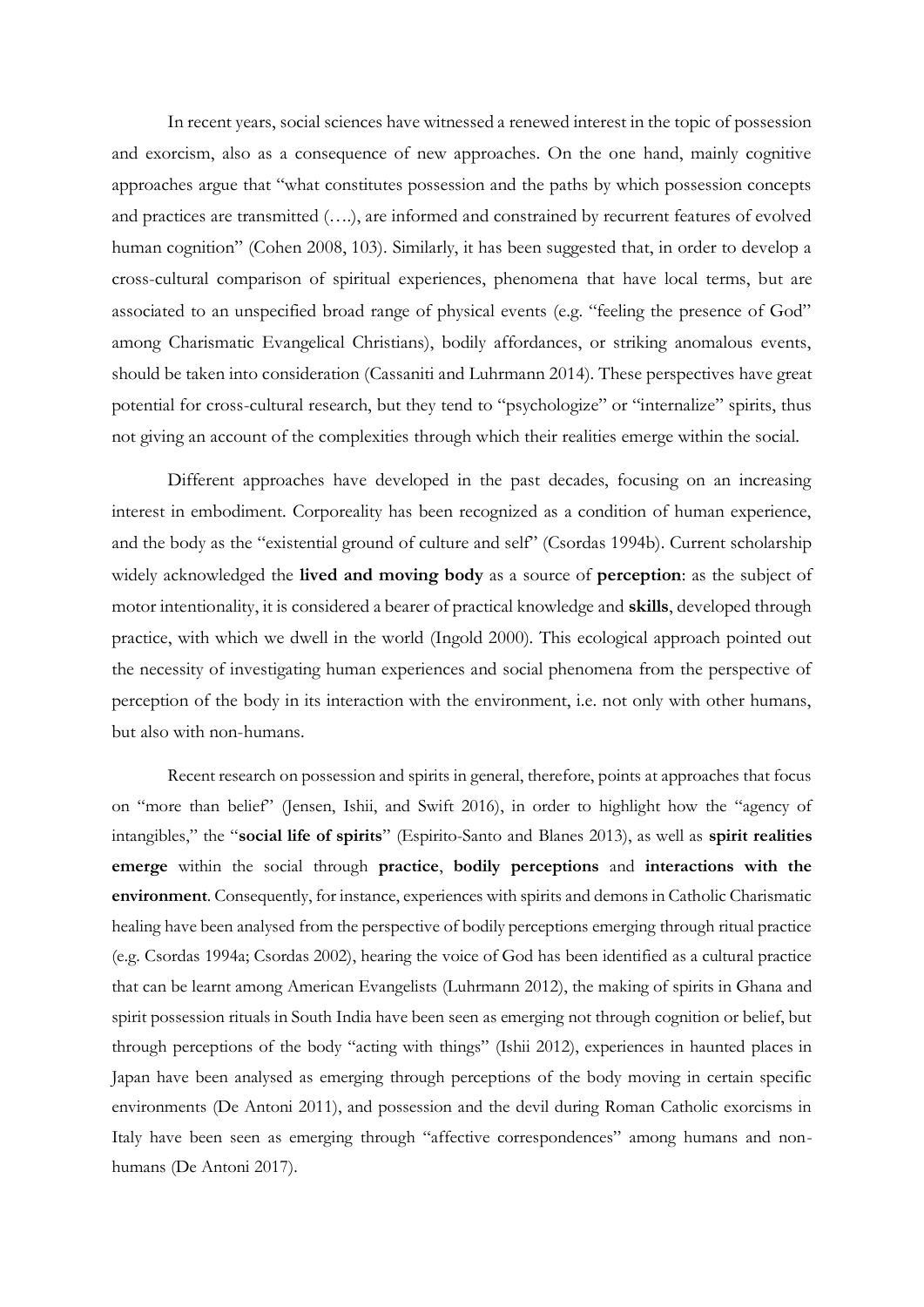All these "embodied" approaches have a great potential for cross-cultural research and, yet, a comparative perspective is nearly missing. Moreover, in spite of the abundance of research on voluntary or shamanic spirit possession, there is a general lack of investigation of non-voluntary spirit possession, on how it emerges, and how affected people arrive to the point of being treated as possessed. Furthermore, there is a lack of data about how exorcism and modern "scientific" (bio)medical practices relate, particularly in contexts where the medical system is institutionalized.

This conference is a first step towards filling these gaps, while aiming at developing a comparative, **cross-cultural perspective** on spirit **possession and exorcism**, with a particular focus on the **interactions with medical practice** and practitioners. We invite contributions that focus on one or more of the following points:

- **Experiences** of people who are affected by **non-voluntary spirit possession** and their **case histories**
- Experiences of possessed people in their **interaction with medical practice**
- Interactions between **exorcists** and **medical practitioners**
- Experiences of possession and **bodily perceptions** as **emerging through practice**, rather than their symbolism, meaning making and cognition
- Interactions between humans and **non-humans**

We particularly welcome contributions that address issues such as the above on the basis of empirical case studies. We are also interested in contributions that explicitly use or experiment with innovative methods and/or tackle methodological questions specific to the conference theme.

### **Submission Process**

Abstracts up to 300 words, accompanied by a CV, should be submitted in English by the  $1<sup>st</sup>$  of August to [exorcism.conference@cini.it.](mailto:exorcism.conference@cini.it) A notification of acceptance will be forwarded by the 1<sup>st</sup> of September. Following the notification of acceptance, we will require you to send us a draft chapter by the 1<sup>st</sup> of December, so that all the participants in the conference can prepare in advance. A few months after the Conference, we will ask participants to send us their full paper, to be published in an edited book.

We welcome submissions from doctoral students, early career researchers and established academics.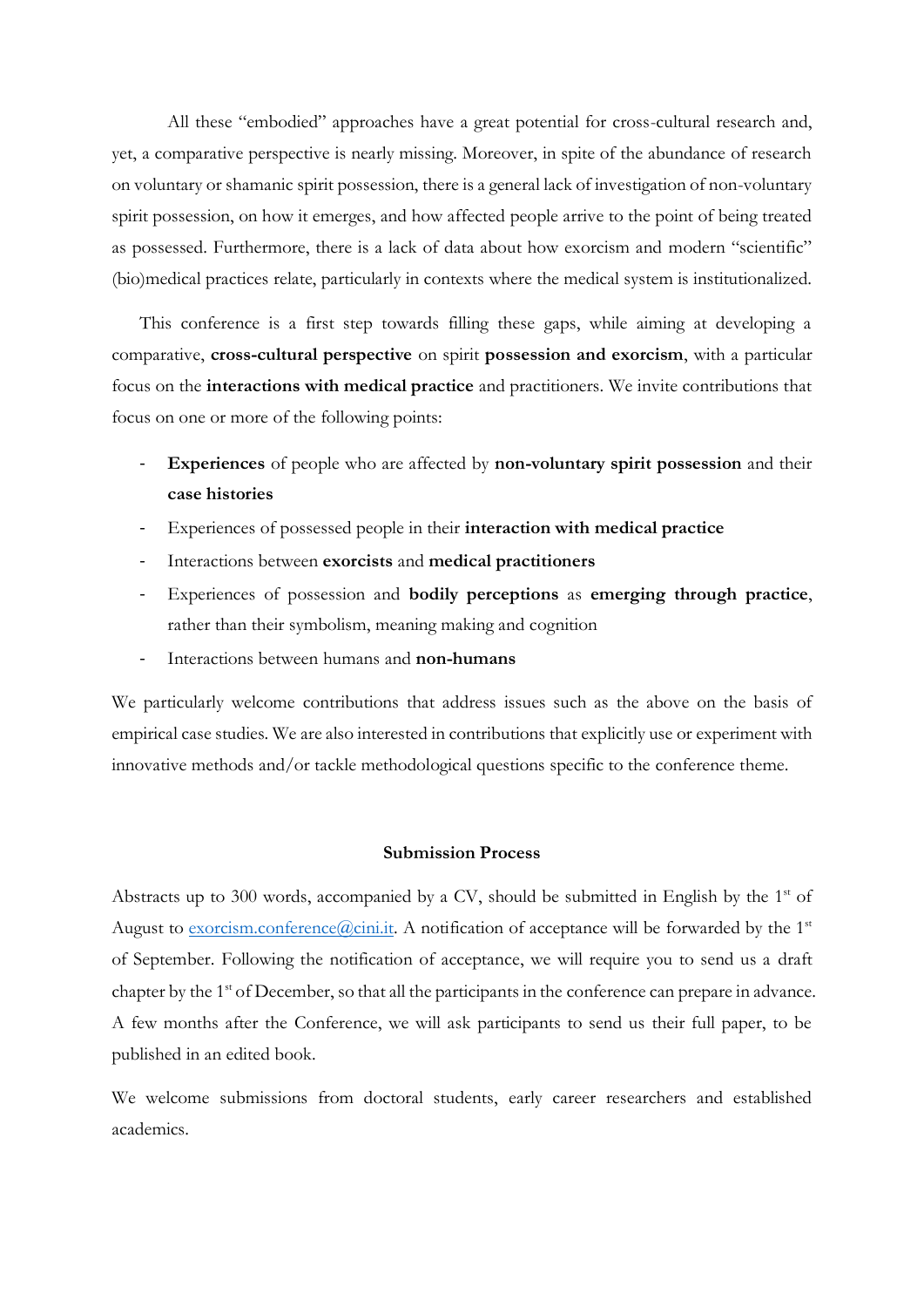#### **Economics**

The Cini Foundation will provide accommodation on San Giorgio Island, coffee breaks and lunches for all participants. Participants will arrange and pay for their own transportation, and will be requested to donate to the Cini Foundation Library Civiltà e Spiritualità Comparate one book related to religious studies they authored or in which they have participated. Extra funding may be available to cover the travel expenses of a limited number of junior scholars who cannot obtain funding from their own institutions. If extra funding is needed, please indicate this in the email with which you submit your abstract.

### **References**

- Cassaniti, Julia L., and Tanya Marie Luhrmann. 2014. "The Cultural Kindling of Spiritual Experiences." *Current Anthropology* 55 (S10): S333–43. doi:10.1086/677881.
- Cohen, Emma. 2008. "What Is Spirit Possession? Defining, Comparing, and Explaining Two Possession Forms." *Ethnos* 73 (1): 101–26. doi:10.1080/00141840801927558.
- Comaroff, Jean, and John Comaroff. 2002. "Alien-Nation: Zombies, Immigrants, and Millennial Capitalism." *South Atlantic Quarterly* 101 (4): 779–805. doi:10.1215/00382876-101-4-779.
- Crapanzano, Vincent. 2005. "Spirit Possession: An Overview." Edited by Lindsay Jones. *Encyclopedia of Religion*. Detroit: Macmillan Reference USA. Detroit.
- Csordas, Thomas J. 1994a. *The Sacred Self: A Cultural Phenomenology of Charismatic Healing*. Berkeley: University of California Press.
	- ———. , ed. 1994b. *Embodiment and Experience: The Existential Ground of Culture and Self*. Cambridge: Cambridge University Press.
- ———. 2002. *Body, Meaning, Healing*. 2002 edition. Basingstoke, Hampshire; New York: Palgrave Macmillan.
- De Antoni, Andrea. 2011. "Ghost in Translation: Non-Human Actors, Relationality, and Haunted Places in Contemporary Kyoto." *Japanese Review of Cultural Anthropology* 12: 27–49.
- -. 2017. "Sympathy from the Devil: Experiences, Movement and Affective Correspondences during a Roman Catholic Exorcism in Contemporary Italy." *Japanese Review of Cultural Anthropology* 18 (1): 143–57.
- Espirito-Santo, Diana, and Ruy Blanes. 2013. "Introduction: On the Agency of Intangibles." In *The Social Life of Spirits*, edited by Ruy Blanes and Diana Espirito-Santo, 1–32. Chicago and London: University of Chicago Press.
- Ingold, Tim. 2000. *The Perception of the Environment: Essays on Livelihood, Dwelling and Skill*. London: Routledge.
- Ishii, Miho. 2012. "Acting with Things: Self-Poiesis, Actuality, and Contingency in the Formation of Divine Worlds." *HAU: Journal of Ethnographic Theory* 2 (2): 371–88. doi:10.14318/hau2.2.019.
- Jensen, Casper Bruun, Miho Ishii, and Philip Swift. 2016. "Attuning to the Webs of En: Ontography, Japanese Spirit Worlds and The 'tact' of Minakata Kumagusu." *HAU: Journal of Ethnographic Theory* 6 (2): 149–72. doi:10.14318/hau6.2.012.
- Lewis, I. 1971. *Ecstatic religion: an anthropological study of spirit possession and shamanism*. Harmondsworth ; New York: Penguin Books.
- Luhrmann, Tanya M. 2012. *When God Talks Back: Understanding the American Evangelical Relationship with God*. New York: Knopf.
- Ong, Aihwa. 1987. *Spirits of Resistance and Capitalist Discipline: Factory Women in Malaysia*. Albany: SUNY Press.